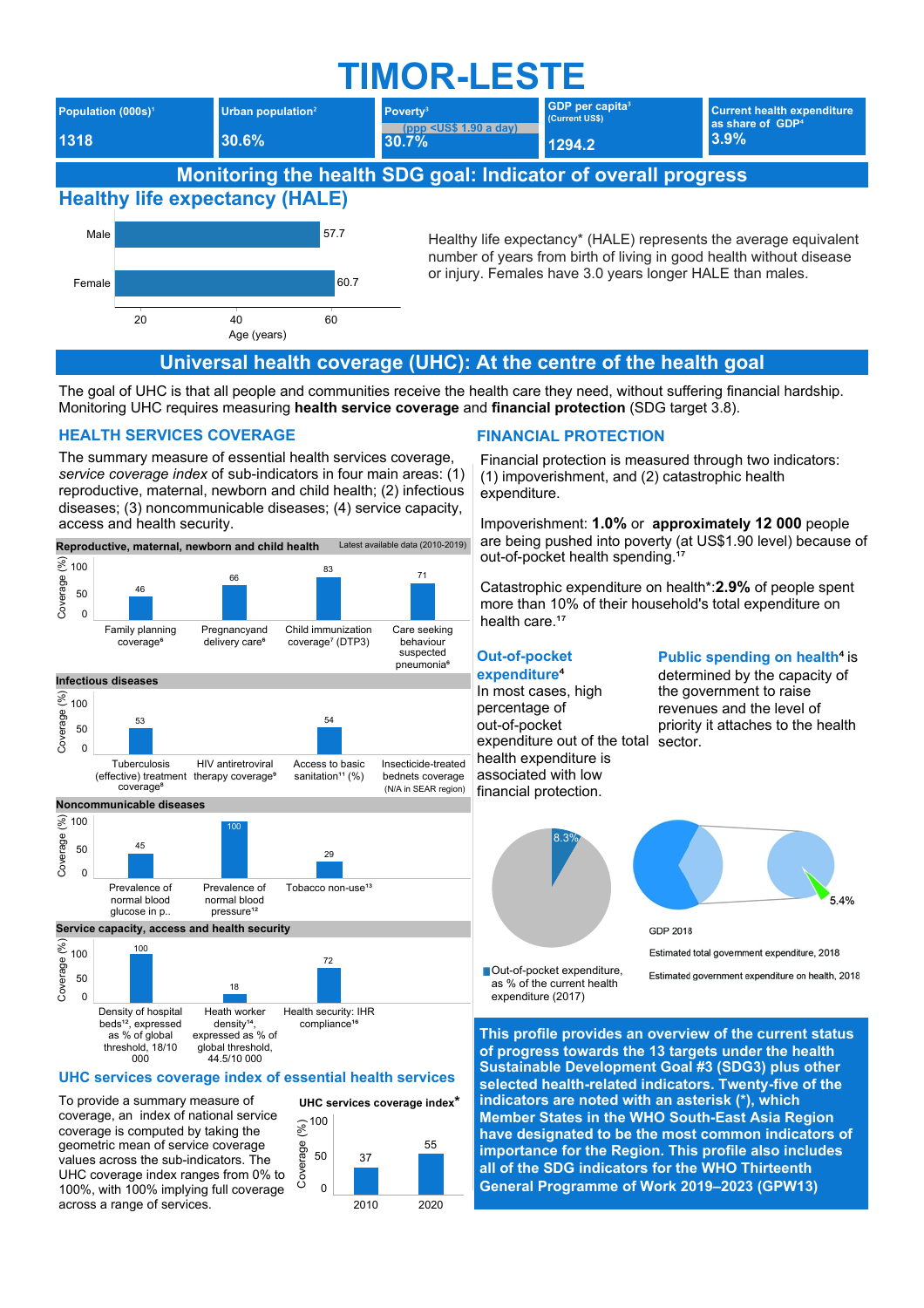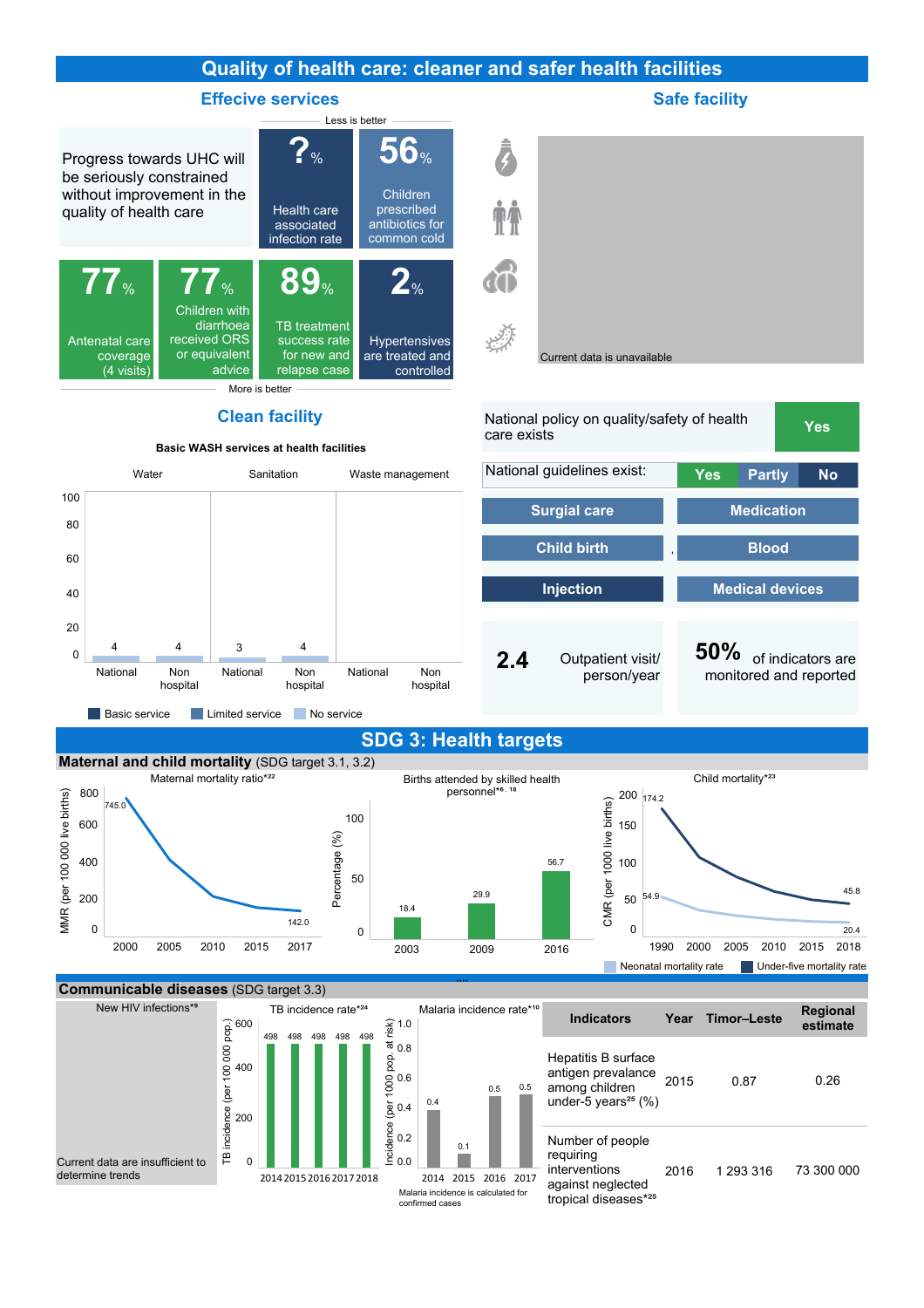| Noncommunicable diseases and injuries                                                                                                      |                      |              |                                  |                      |                                                         | Probability of dying from any of                                  |  |
|--------------------------------------------------------------------------------------------------------------------------------------------|----------------------|--------------|----------------------------------|----------------------|---------------------------------------------------------|-------------------------------------------------------------------|--|
| <b>Indicators</b>                                                                                                                          | <b>SDG</b><br>target | Year         | Timor-Leste                      | Regional<br>estimate | CVD, cancer, diabetes, CRD<br>between age 30-70, by sex |                                                                   |  |
| Probability of dying from any of CVD, cancer,<br>diabetes, CRD between age 30-70 <sup>*25</sup>                                            | 3.4.1                | 2016         | 19.9                             | 23.1                 | 100                                                     |                                                                   |  |
| Suicide mortality rate (per 100 000 population)                                                                                            | 3.4.2                | 2016         | 4.6                              | 13.2                 | 75                                                      |                                                                   |  |
| Total alcohol per capita (≥15 years of age)<br>consumption (litres of pure alcohol)                                                        | 3.5.2                | 2016         | 2.2                              | 4.4                  | Percentage (%)                                          |                                                                   |  |
| Road traffic mortality rate (per 100 000                                                                                                   | 3.6.1                | 2016         | 12.7                             | 20.7                 | 50                                                      |                                                                   |  |
| population)                                                                                                                                |                      |              |                                  |                      |                                                         | 28.2                                                              |  |
| <b>Sexual and reproductive health</b>                                                                                                      |                      |              |                                  |                      | 25                                                      | 21.7<br>25.3                                                      |  |
| Proportion of married or in-union women of<br>reproductive age who have their need for family<br>planning satisfied with modern methods    | 3.7.1                | 2016         | 46.9                             | 75.3                 |                                                         | 18.0<br>$\pmb{0}$                                                 |  |
| Adolescent birth rate (per 1000 women aged<br>$15-19$ years)                                                                               | 3.7.2                | 2016         | 42                               | 26.1                 |                                                         | 2000 2005 2010 2015 2016<br>Female<br>Male                        |  |
| Mortality due to environmental pollution                                                                                                   |                      |              |                                  |                      |                                                         |                                                                   |  |
| Age-standardized mortality rate attributed to                                                                                              |                      |              |                                  |                      |                                                         | Demand for family planning satisfied<br>with modern methods       |  |
| household and ambient air pollution<br>(per 100 000 population)                                                                            | 3.9.1                | 2016         | 139.8                            | 165.8                | 100                                                     |                                                                   |  |
| Mortality rate attributed to exposure to unsafe<br>WASH services <sup>25</sup> (per 100 000 population)                                    | 3.9.2                | 2016         | 9.9                              | 15.4                 | 75                                                      |                                                                   |  |
| Mortality rate attributed to unintentional<br>poisoning <sup>25</sup> (per 100 000 population)                                             | 3.9.3                | 2016         | 0.4                              | 1.8                  |                                                         |                                                                   |  |
| <b>Tobacco use</b>                                                                                                                         |                      |              |                                  |                      | 50                                                      |                                                                   |  |
| Prevalence of tobacco use among 15-64 years<br>old-Female                                                                                  | 3.a.1                | 2014         | 28.9                             |                      | Percentage (%)                                          | $-46.9$<br>$39.2 =$                                               |  |
| Prevalence of tobacco use among 15-64 years<br>old-Male                                                                                    | 3.a.1                | 2014         | 70.6                             |                      | 25                                                      |                                                                   |  |
| <b>Essential medicines and vaccines</b>                                                                                                    |                      |              |                                  |                      |                                                         |                                                                   |  |
| DTP3 immunization coverage among<br>1-year-olds                                                                                            | 3.b.1                | 2018         | 83                               | 89                   |                                                         | 0<br>2009<br>2016                                                 |  |
| MCV2 immunization coverage by the nationally<br>recommended age*25                                                                         | 3.b.1                | 2018         | 54                               | 80                   |                                                         | DTP3 immunization coverage<br>among 1- year- old, by place of     |  |
| PCV3 immunization coverage among<br>1-year-olds                                                                                            | 3.b.1                | 2018         |                                  | 17                   |                                                         | residence                                                         |  |
| HPV immunization coverage estimates among<br>15-year-old girls                                                                             | 3.b.1                | 2018         |                                  | 1                    | 75                                                      |                                                                   |  |
| Proportion of health facilities that have a core<br>set of relevant essential medicines available and<br>affordable on a sustainable basis | 3.b.3                |              |                                  |                      | (%)                                                     | 70.9<br>$-65.7$<br>$65.0 =$<br>60.4                               |  |
| Total net official development assistance to<br>medical research and basic health per capita<br>(US\$)                                     | 3.b.2                | 2018         | 8.93                             | 0.39                 | Percentage<br>50                                        |                                                                   |  |
| <b>Health workforce</b>                                                                                                                    |                      |              |                                  |                      | 25                                                      |                                                                   |  |
| Health worker density* <sup>14</sup> (per 10 000 population)                                                                               | 3.c.1                | 2018         | 23.9                             | 26                   |                                                         |                                                                   |  |
| National and global health risks                                                                                                           |                      |              |                                  |                      |                                                         |                                                                   |  |
| Average of 13 International Health Regulations                                                                                             | 3.d.1                | 2019         | 37                               | 61                   |                                                         | 2009<br>2016<br>Rural<br>Urban                                    |  |
| core capacity scores*                                                                                                                      |                      |              |                                  |                      |                                                         |                                                                   |  |
| General government health expenditure                                                                                                      |                      |              | <b>Other health-related SDGs</b> |                      |                                                         |                                                                   |  |
| Domestic general government health                                                                                                         |                      |              |                                  |                      |                                                         | Domestic general government health<br>expenditure as % of general |  |
| expenditure as percentage of general<br>government expenditure (%)<br><b>Child nutrition</b>                                               | 1.a                  | 2017         | 5.2                              | 8.1                  | 25                                                      | government expenditure                                            |  |
|                                                                                                                                            |                      |              |                                  | 31                   | 20                                                      |                                                                   |  |
| Prevalence of stunting in children under-5*<br>Prevalence of wasting in children under-5*                                                  | 2.2.1<br>2.2.2       | 2016<br>2016 | 45.6<br>22.6                     | 14.7                 |                                                         |                                                                   |  |
| Prevalence of overweight in children under-5*                                                                                              | 2.2.3                | 2016         | 10.6                             | 3                    | 15                                                      |                                                                   |  |
| Prevalence of anaemia in women of                                                                                                          |                      |              |                                  |                      | Percentage (%)                                          |                                                                   |  |
| reproductive age (15-49 years)                                                                                                             | 2.2.4                | 2016         | 41.3                             | 45.8                 | 10                                                      |                                                                   |  |
| <b>Intimate Partner Violence</b>                                                                                                           |                      |              |                                  |                      | 5                                                       | 5.2<br>4.6<br>4.5                                                 |  |
| Proportion of ever-partnered women and girls<br>aged >=15 years subjected to physical, sexual<br>ological violones by a qurrant or former  | 5.2                  | 2016         | 35                               |                      | 0                                                       | 3.7<br>3.2<br>3.1                                                 |  |

201220132014201520162017

Note: En dash (–) implies relevant data are not available intimate partner in the previous 12 months

or psychological violence by a current or former